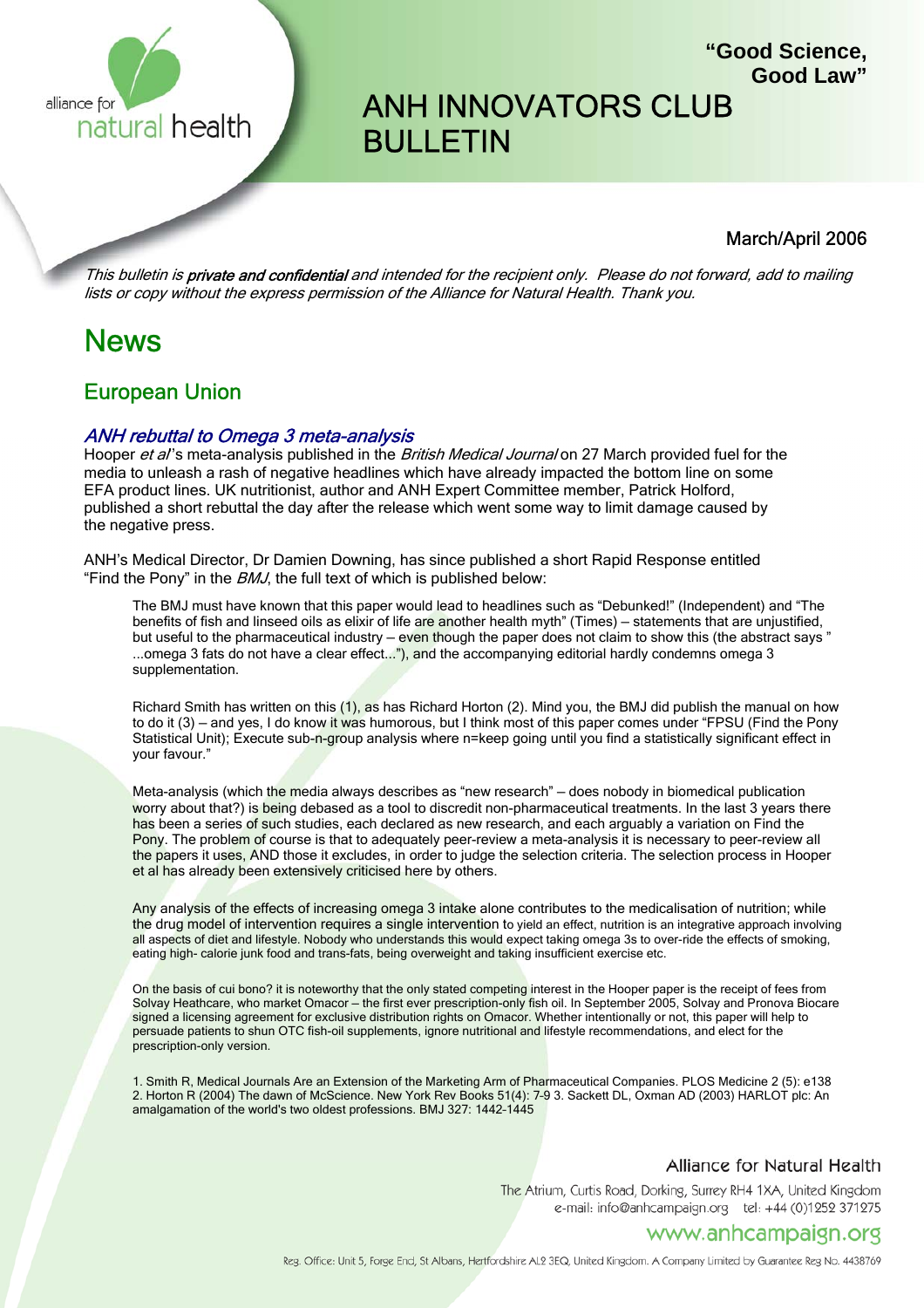The link to this rebuttal can be found at: http://bmj.bmjjournals.com/cgi/eletters/332/7544/752.

Following from this, Dr Robert Verkerk, ANH Executive & Scientific Director, has written a detailed rebuttal entitled "Meta-analysis: a new tool to discredit natural health products?", which is released internationally simultaneously with this Bulletin. The aim is to see very wide publication of the rebuttal on websites, via email lists and, where the press are not conflicted, in the media.

This rebuttal can be found as an attachment to this email and at the following link: http://www.alliancenatural-health.org/index.cfm?action=news&ID=233

We encourage companies to publicise, but not modify, this article as far as possible.

### ANH submits extensive report to WHO on natural products for bird flu

Having been approached by the WHO in March with a view to providing information on potential natural product use, the ANH completed a report entitled "The pivotal role of natural products in countering an avian influenza pandemic" by its Avian Influenza Expert Committee on 27 March, forwarding it the same day to the WHO. The WHO has requested that the ANH hold back for a limited period on the general release of the report, although it is interested in finding out how widely the protocols contained within are endorsed by the medical community. ANH is thus seeking as broad a possible endorsement from qualified medical doctors as possible and is approaching the major nutritional and functional medical societies and associations in this regard.

ANH is prepared to release the report to medical doctors for the purpose of seeking endorsement, and any assistance from companies in helping us reach doctors would be greatly appreciated as a matter of urgency.

ANH is preparing to release its report publicly via a press conference in late April.

#### British Nutrition Foundation welcomes folic acid proposals

The British Nutrition Foundation gave its backing on 5 April to plans to make food manufacturers add folic acid to all white flour and bread sold in the UK. The Food Standards Agency were considering a proposal on 6 April to make fortification compulsory, in order to cut the incidence of spina bifida and other neural defects. Anna Denny, a BNF nutrition scientist, told DeHavilland Information Service that neural tube defects were 'an awful thing to happen' to parents. They were present in up to 900 pregnancies a year, of which 750 had to be terminated. Fatality rates were 'quite high' among children born with defects and even those that survived found it had a 'huge impact' on their lives, she added. Neural tube defects led to some of the 'most profound' disabilities.

Ms Denny said: 'If we can do anything to prevent it, for example fortification, we should do that really.' She said fortification would be useful to the majority of women whose pregnancies were not planned -- particularly 'at risk' groups including young mothers and women from low income backgrounds. However, she acknowledged that fortifying products with folic acid could end up masking vitamin B12 deficiencies in the elderly. Around five to 10% of the over-65 population would be affected, and it was for that reason that previous attempts to introduce fortification had been defeated, she said.

However, evidence subsequently obtained from the US and Canada -- where fortification has been compulsory for some years -- showed it made a significant impact in cutting neural defects. Ms Denny said the elderly would be at risk but the problems could be picked up through better screening at GP clinics. Asked whether the public would object to being forced to consume folic acid, she pointed out that manufacturers were already required by law to fortify white bread with calcium and iron. She added: 'It's really important that there are products [without folic acid] out there that consumers can choose, but fortification is a good way to target those most at risk.'

Important note: Folic acid fortification of white bread will encourage people into thinking white bread is a healthy food when it is one of the least healthy foods around. Obesity affects 22% of the adult population and high GI white bread should be restricted in diets, not encouraged. White bread is a bad delivery system for nutrients as it doesn't allow accurate control of dosage because people eat such varying amounts.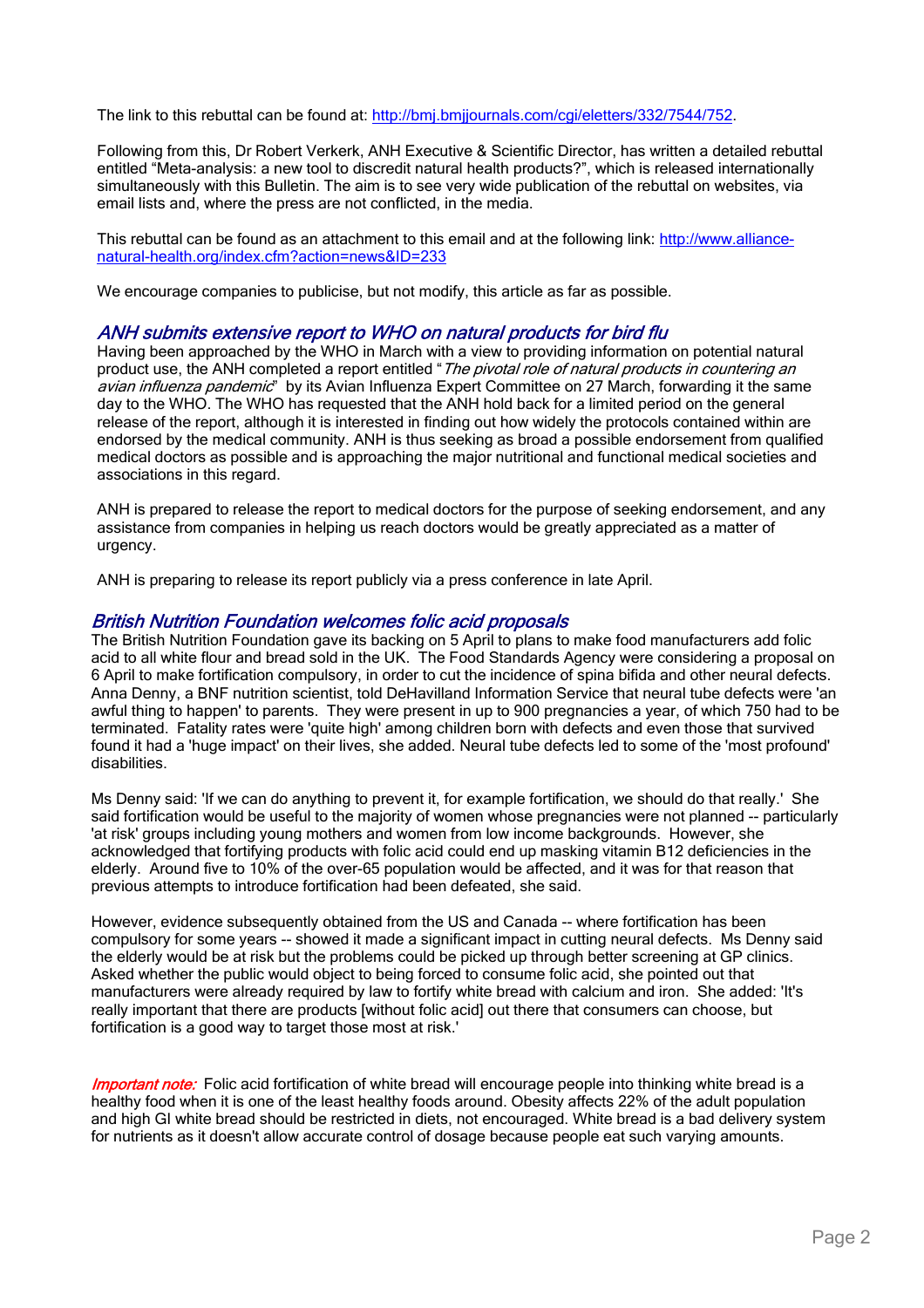What do you do if you are already taking a multivitamin containing 400 mcg of folic acid? Do you stop taking it and then risk not getting enough vitamin A, C, D or E, or zinc, selenium or iron?

Also the form used for fortification with folic acid will be the pharmaceutical (synthetic) monoglutamate form, not the 5-methyl-tetrahydrofolate form that exists in green vegetables like spinach. We should be encouraging healthy eating of whole foods (eg whole grain breads, green vegetables) that are rich in B vitamins including folates and vitamin B12, together with providing information about optional supplementation. Mass medication of highly processed foods is not compatible with healthy living.

### USA

As usual, mainstream media showed its bias with uninformed articles or commentary:

### Wall Street article against vitamins gains widespread attention

In particular The Wall Street Journal's recent article "The Case Against Vitamins" originally ran on March 20, 2006 is being widely reprinted. The "several studies" cited in this report have been seriously criticized by experts without their rebuttals resulting in any real effort to set the record straight. This WSJ article singled out beta-carotene as promoting cancer, mentioning a study on Finnish smokers. Yet that study's data was recently reanalyzed, with researchers looking instead at total antioxidant intake. They discovered that low antioxidant intake was the real culprit in that original cancer study, not beta-carotene supplementation.

### Red Yeast Rice is the only supplement that works...

From the National Public Radio on March 13, 2006. "New research casts doubts on the effectiveness of popular dietary supplements used to treat arthritis pain and prostate enlargement. Madeleine Brand discusses the findings with Slate contributor and Yale Medical School professor Dr Sydney Spiesel."

According to Dr Spiesel the only supplement he can think of that works is Red Yeast Rice, and that only worked because it contains a prescription drug. He then went on to remark that "manufacturers don't want their products tested because they are afraid that the ones that work do so because they also contain prescription drugs."

Erroneous, ignorant, misinformed, and prejudiced "news" items continue to make a dent in public opinion of dietary supplements. Industry, scientists, and associations need to work together to change the tide.

\_\_\_\_\_\_\_\_\_\_\_\_\_\_\_\_\_\_\_\_\_\_\_\_\_\_\_\_\_\_\_\_\_\_\_

### US Dept of Agriculture begins massive study on the efficacy of calcium

Armed with an \$840,000 grant from the U.S. Department of Agriculture and the latest in world-class body scanning technology, a Florida State University researcher in the College of Human Sciences soon will begin the largest, longest study to-date on the efficacy of calcium – through dairy products, supplements or both – for weight reduction and bone preservation in overweight or obese postmenopausal women.

### Red Bull® Becomes First Company to Receive Certification under the NSF Athletic Banned Substances Program

NSF International have announced that Red Bull® Energy Drink is the first company to successfully complete all requirements of the NSF Athletic Banned Substances Certification Program - NSF Certified for Sport $<sup>TM</sup>$  -- establishing a new benchmark in quality for dietary supplements and nutritional products. The</sup> Athletic Banned Substances Certification Program has ostensibly been instituted to meet the growing demands of athletes, coaches and all those concerned about banned substances in sports supplements. Recommended by the Major League Baseball (MLB) and the MLB Player's Association, the new program is designed to minimize the risk that a dietary supplement or sports nutrition product contains banned substances.

To obtain certification, products must be evaluated by NSF to show that what is on the label matches the content of the product, and that there are no banned substances present. Requirements of the program include: Formulation and label review, Toxicology review, Facility Good Manufacturing Practices (GMP) inspection, and Laboratory analysis for label contents and banned substances.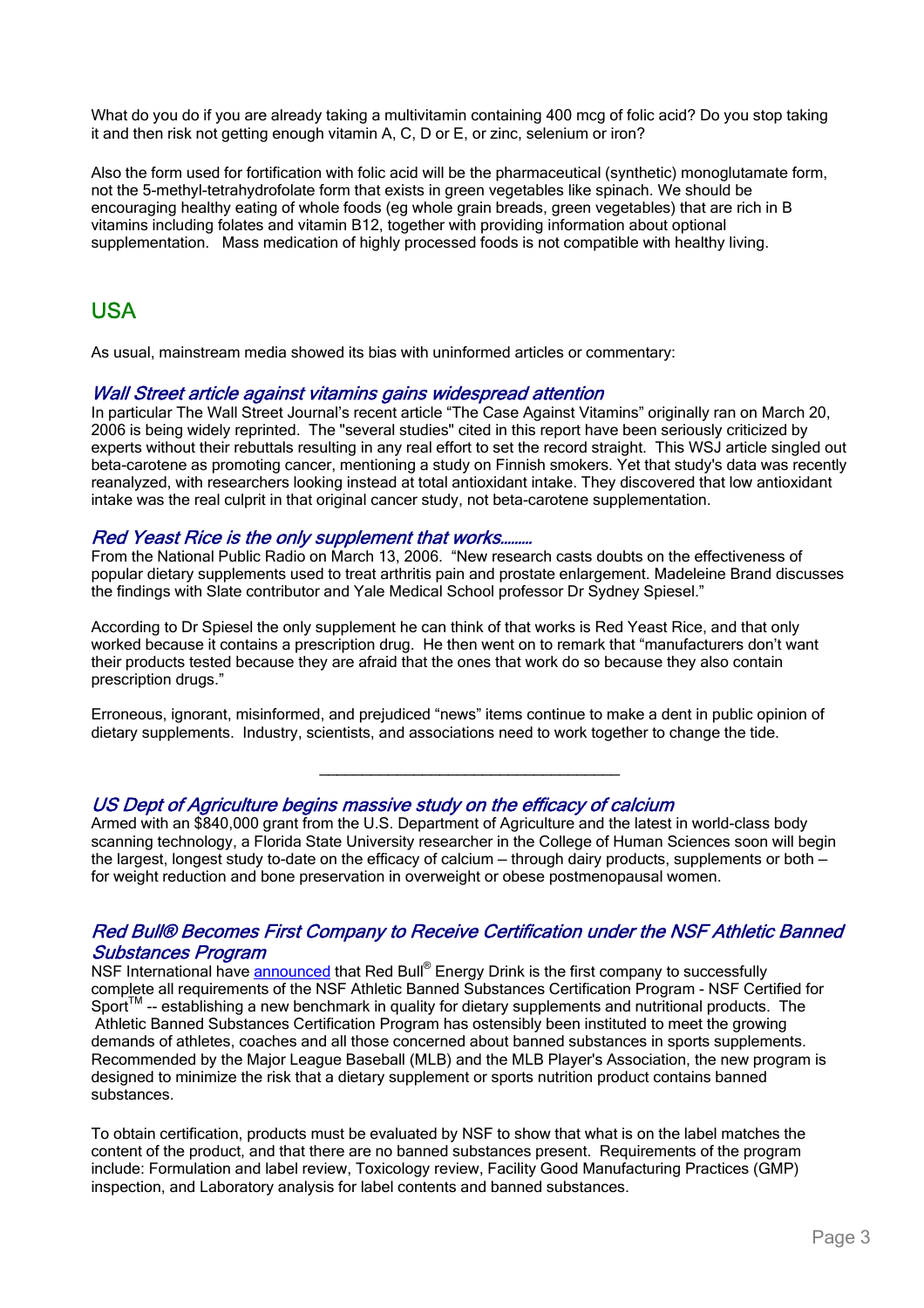# Regulatory Developments

### European Union

### The UK Food Standards Agency advises dossiers submitted after 12/7/05 invalid

After advising authorities last year that the 12<sup>th</sup> July 2005 deadline had been extended for the submission of derogation dossiers, the European Commission has just advised that there is now no discretion for late submission. Hence, substances for which dossiers were accepted after this date are now on the market illegally. Please see excerpted letter from Dr Clair Baynton of the UK FSA below:

### "DOSSIERS SUBMITTED TO THE FOOD STANDARDS AGENCY AFTER 12 JULY 2005

Further to my telephone call on 6 April I am writing to confirm the situation with respect to the dossiers submitted after 12 July.

The deadline for submitted dossiers in the Food Supplements Directive was 12 July 2005 and over 400 dossiers were submitted. These dossiers have been forwarded to the European Food Safety Authority (EFSA) by the European Commission and EFSA will assess the information in the dossiers.

The Agency wrote to trade associations for the supplements industry on 26 July 2005 informing them that the deadline for submitting dossiers under the Food Supplements Directive had been extended. This information was forwarded to the trade associations following advice from the European Commission that there was some flexibility with the 12 July deadline. Your company submitted X dossiers to the Food Standards Agency after receiving this letter and I wrote to you informing you that the dossiers had been forwarded to the European Commission and that the substances in question could remain on the UK market.

The Food Standards Agency has subsequently been informed by the European Commission that there is no discretion under the Directive for dossiers to be accepted after the 12 July deadline. The consequence of this is that the substances for which dossiers were accepted after 12 July shouldn't be available on the UK market as their sale is prohibited by the Food Supplements Directive and the implementing regulations in the UK. The dossiers submitted before 12 July comply with the requirements of the Directive, and the substances to which they relate can remain on the market pending an opinion from EFSA and agreement by member states when a decision is taken at an EC Standing Committee.

Any substances for which dossiers were accepted after 12 July that are being used in products are therefore on the market illegally. I would be grateful if you could clarify whether any of those substances are in fact currently being used in products.

Following this advice from the European Commission, we have been exploring with the Commission who this situation can be resolved, and how the substances can lawfully be on the UK market.

The Commission has said that if you are able to provide additional safety data in addition to the information you have provided to date they will liaise with EFSA and ask them to consider the dossiers accepted after 12 July as a matter of priority. This may speed up the process for adding substances to the positive lists in the Directive but this process could take several months to complete."

**Important note:** This is typical of the mixed and conflicting agenda that has typified European regulatory authorities approach to food supplements, both before and after the passage of the Food Supplements Directive. The ANH would be keen to hear from any companies that have been reliant on dossiers approved after 12 July 2005. This data could be very useful in building the final phase of our case against the Food Supplements Directive, to be brought in due course in the High Court, London. We are awaiting notice from the Administrative Court of a date for this phase of the legal action.

### USA

### Trend to exclude dietary supplements from food category?

Is there a trend to build a history of legislation that excludes dietary supplements from the food category? In addition to bills to amend Dietary Supplement Health and Education Act of 1994 (DSHEA), we have to remain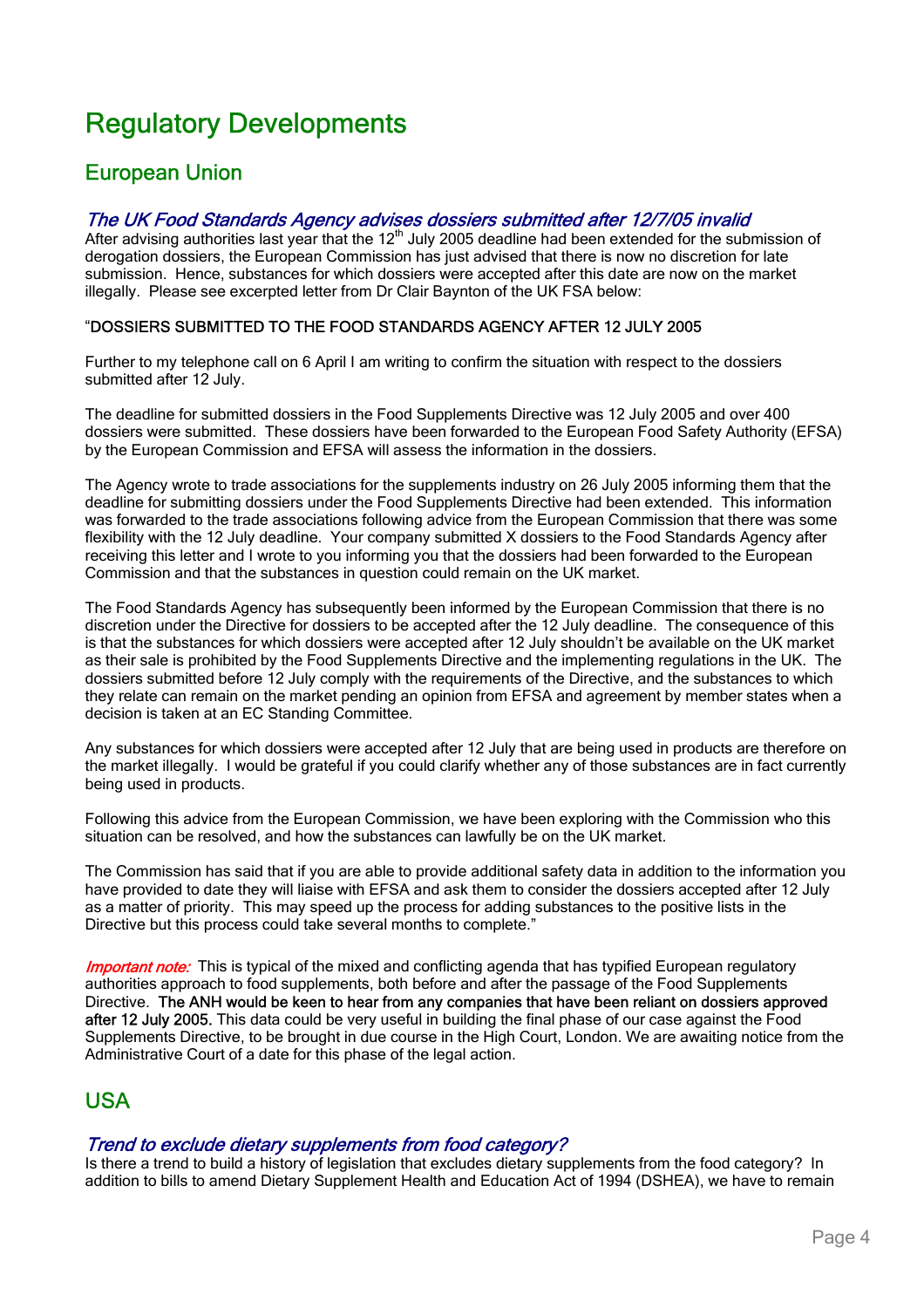vigilant in reviewing all related bills. For instance, there are two food bills that could affect dietary supplements – by EXCLUDING them. American Association for Health Freedom was the first organization to recognize that the Safe Food Act (first introduced by Sen. Durbin in the 108th Congress) could be a back door to DSHEA. Bill text reads:

"EXCLUSION- The term `food' does not include dietary supplements, as defined in section 201(ff) of the Federal Food, Drug, and Cosmetic Act (21 U.S.C. 321(ff))." Now the amended National Uniformity for Food Act (H.R. 4167) goes down the same road. An amendment to the HR 4167 excludes dietary supplement from its scope.

The Bill, passed by the US House of Representatives by a vote of 238 to 139 on March 8, 2006, would generally prohibit individual states from requiring food products in interstate trade to conform to state regulations or labelling rules that are not identical to federal provisions. It would also allow states to petition for an exemption or for the establishment of a national standard regarding any requirement under federal laws relating to food regulation. The original draft of the Bill would have extended to all foods, including dietary supplements, but an amendment offered by Congressman Joe Barton (R-TX) revised the exclusion section of the original version so that the proposed law would have no effect on dietary supplements.

There has not been a Congressional hearing to explore this bill's potential impact. As of April 15, 2006 there has not been a Senate companion bill. The text of the Bill and other information can be found at http://thomas.loc.gov/cgi-bin/bdquery/z?d109:h.r.04167:

### Congressional Hearing on the Regulation of Dietary Supplements

House Government Reform Committee held a Congressional Hearing on March 9, 2006 entitled: "The Regulation of Dietary Supplements: A Review of Consumer Safeguards."

While there were no industry advocates testifying, it wasn't a slam dunk against dietary supplements. In response to questioning from Rep. Chris Cannon, R-Utah, Robert Brackett, director of the FDA's Center for Food Safety and Applied Nutrition, testified that current law gives regulators sufficient authority to enforce laws on dangerous supplements and said that the supplement industry "is regulated." But the Consumers Union of the U.S. Inc., which publishes Consumer Reports magazine, said the law has "serious regulatory loopholes that have opened the floodgates to thousands of untested dietary supplement products."

According to testimony from Janell Mayo Duncan, the CU's senior counsel, the group would like to see Congress create an expert panel to review supplement safety, create "pre-market" test requirements and require risks to be written on labels.

For more information, please visit:

http://reform.house.gov/GovReform/News/DocumentSingle.aspx?DocumentID=40458

### New Commissioner for FDA also Director of National Cancer Institute

On March 15, 2006 President George W. Bush announced his intention to nominate Andrew C. von Eschenbach, MD, to be Commissioner of the Food and Drug Administration (FDA). Dr. von Eschenbach has served as that agency's acting commissioner since September 2005, concurrently with his position as director of the National Cancer Institute.

Some lawmakers and consumer groups have criticized von Eschenbach for continuing his duty at the NCI while acting as temporary FDA commissioner, stating that both agencies needed full-time leaders. On April 11, 2006, von Eschenbach finally announced that he will resign from his position as director of NCI.

The Senate must vote to confirm von Eschenbach before he can take the position permanently. Sens. Hillary Rodham Clinton (D- N.Y.) and Patty Murray (D-Wash.) have said they will block the confirmation vote until FDA makes a decision on whether to allow over-the-counter sales of the emergency contraceptive Plan B.

#### Liquid dietary supplements at risk in the US

A recent letter from the FDA in response to a new dietary ingredient notification is worth following. The FDA takes the position that the product in question may not qualify for sale as a dietary supplement as it is "a liquid form with a serving size comparable to an ordinary beverage."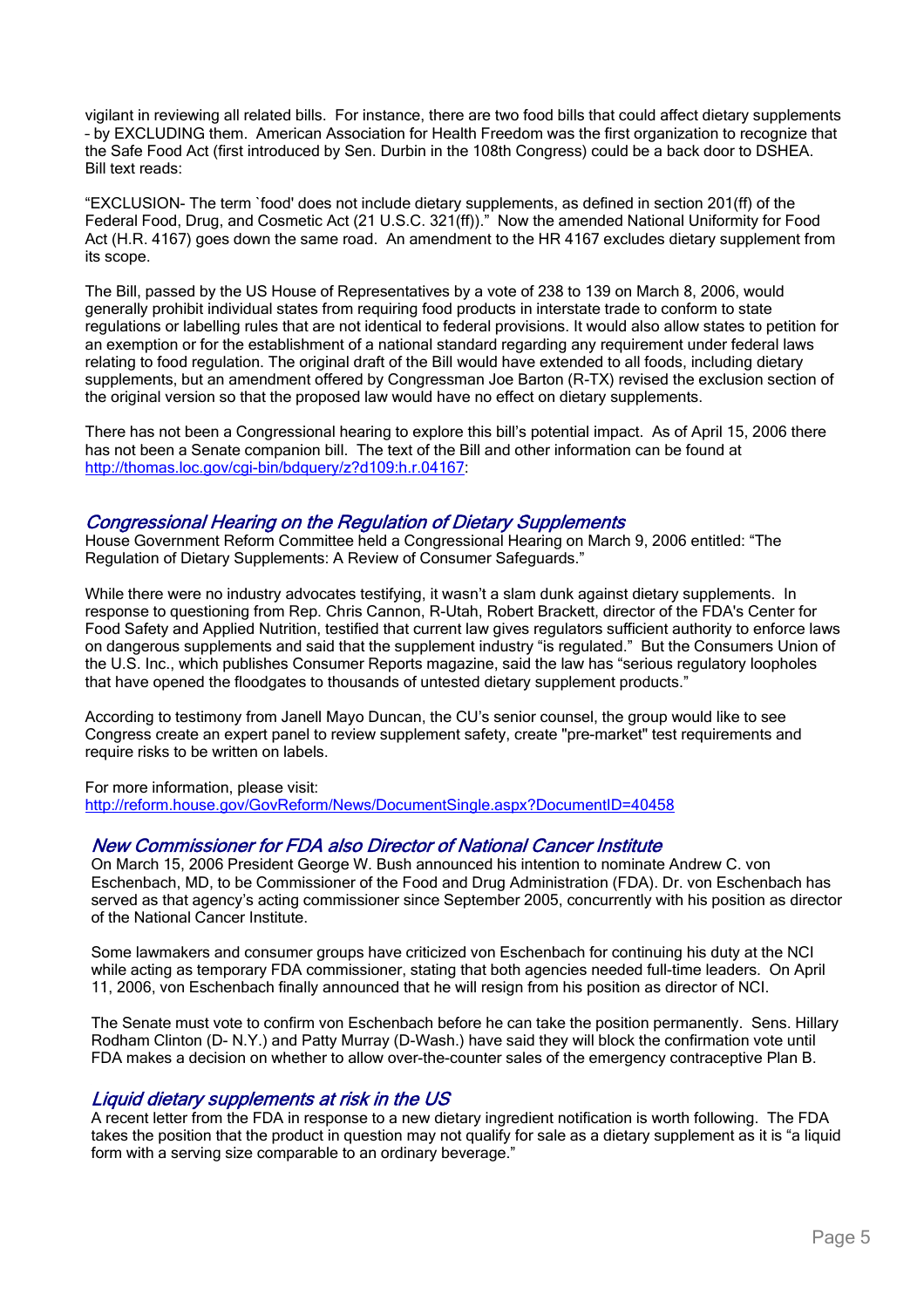Formal adoption of such a position by FDA may jeopardize the ability of many dietary supplements in water base to remain on the market

The company, Shannon Mineral, Inc., intends to market SuperCitriMaxt as a new dietary ingredient in liquid form with a serving size comparable to that of an "ordinary beverage." The FDA feels that this is an issue that requires further examination and stated that "it is not clear that such a product meets the requirements for a dietary supplement in 21 U.S .C. 321(ff)(2) and 350(c)."

To review the premarket notification materials and FDA responses, please visit: http://www.fda.gov/ohrms/dockets/dockets/95s0316/95s-0316-rpt0313-toc.htm

### Dietary supplements omitted from FDA's 2005 list of accomplishments

FDA recently released their 2005 accomplishments. One glaring omission: the phrase "dietary supplement" does not appear anywhere in their release or in the accompanying documents.

They highlighted their "continued strengthening the performance of its core functions: ensuring the safety and effectiveness of drugs, biologics, and medical products; protecting the safety and security of 80 percent of the food supply; making certain that cosmetics and equipment that emits radiation do no harm; and ensuring the safety of animal drugs and feed."

Visit http://www.fda.gov/bbs/topics/news/2006/NEW01342.html for more information.

#### NSF International launches Athletic Banned Substances Certification Program

Dietary supplement manufacturers will be forced to get their products approved by NSF International if they want to sell to major league baseball players. In an effort to improve their image and prevent positive drug tests, management and players' association agreed to the certification process. NSF has been certifying supplements for the National Football League and its players association for two years and recently formed a relationship with Canada's anti-doping agency. Additionally, the U.S. Olympic Committee has contacted NSF, and others might not be far behind.

Twelve major league players tested positive for banned substances last year and Tampa Bay outfielder Alex Sanchez blamed an over-the-counter supplement that included a previously approved substance. Some players speculated substances they bought legally outside the United States might have caused the positive tests. With this new program, that explanation won't cut it.

Once a supplement is certified, teams will buy the products and make them available for resale to players in the 30 major league clubhouses. Companies that want athletes to use their products pay NSF to participate in the program, which allows them to test their products and audit their manufacturing process,"

If a player wants to take a supplement, eat a nutritional bar or drink something to aid performance, he will have to look for the NSF Certified for Sport mark on the package or find the product listed on NSF's Web site. If a player's favourite brand is not part of the program, that company might be compelled to go through NSF's certification process to keep its high-profile customers – and everyday consumers.

# Other Developments

### UK Trade Shows

• The ANH had a booth at the Natural Products Europe Trade Show in Olympia, London on 9-10th April and Drs Robert Verkerk and Damien Downing gave a lecture entitled Winter colds, influenza or bird flu: The use of natural products in immune system modulation. Both the show and the ANH booth were well attended and Rob and Damien's lecture drew, according to the show's organisers, the largest auditorium crowd of the day. Please find a copy of their power point presentation on the ANH website.